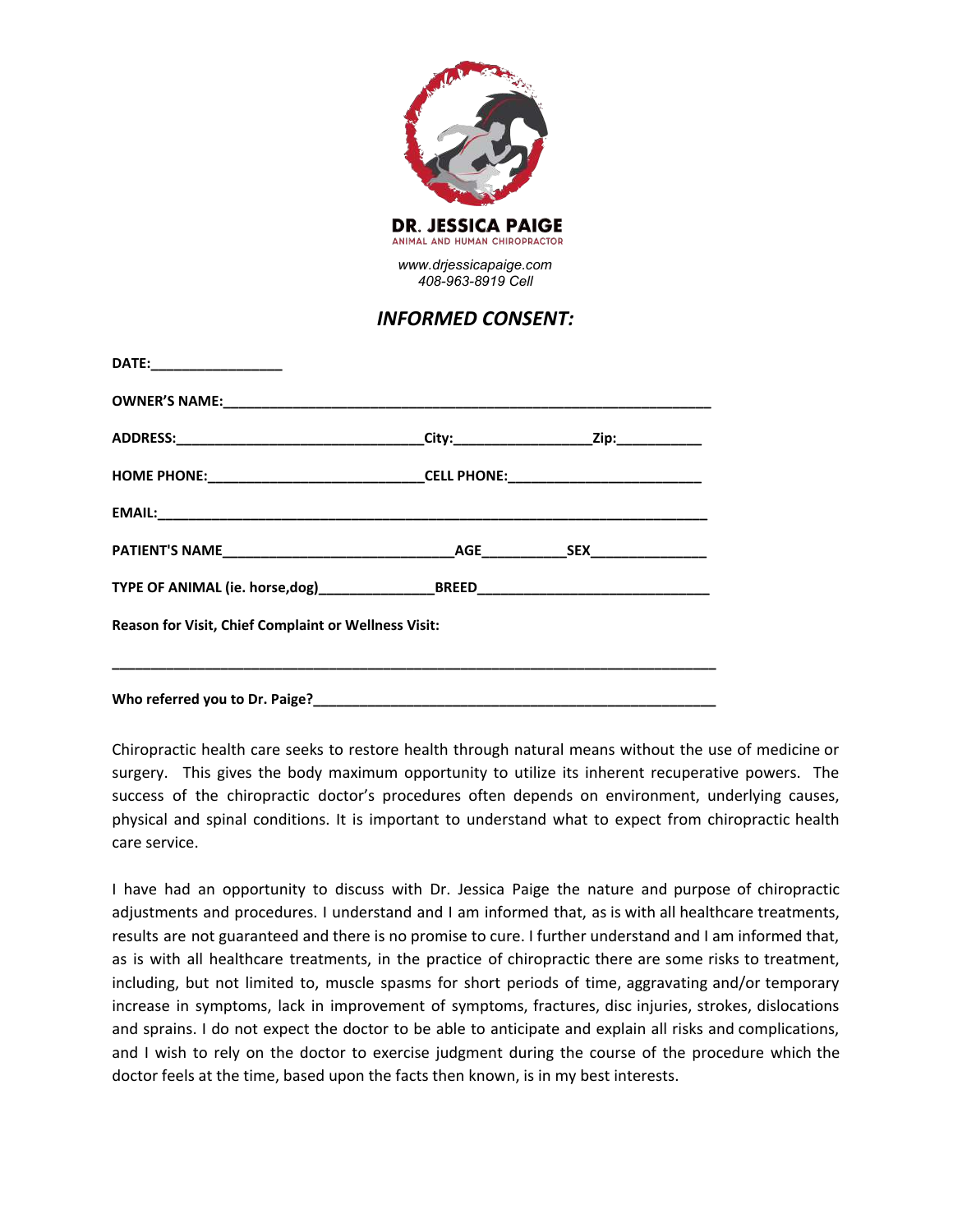I further understand that chiropractic adjustments and supportive treatment is designed to reduce and/or correct subluxations allowing the animals body to return to improved health. It can also alleviate certain symptoms through a conservative approach with hopes to avoid more invasive procedures. However, like all other health modalities, results are not guaranteed and there is no promise to cure.

I certify that my animal(s) have been referred for chiropractic care to Dr. Jessica Paige by my veterinarian and that my animal(s) have been continuing to receive concurrent care from my veterinarian. (Dr. Paige has had specialty training in the chiropractic care of animals. Dr. Paige is NOT a *veterinarian and cannot take responsibility for the primary care of your animal).*

Name of Veterinarian:\_\_\_\_\_\_\_\_\_\_\_\_\_\_\_\_\_\_\_\_\_\_\_\_\_\_\_\_\_\_

Cell Phone (equine) or clinic name (canine/feline): \_\_\_\_\_\_\_\_\_\_\_\_\_\_\_\_\_\_\_\_\_\_\_\_\_\_\_\_

\_\_\_\_\_\_\_\_\_\_\_\_\_\_\_\_\_\_\_\_\_\_\_\_\_\_\_\_\_\_\_\_\_\_\_\_\_\_\_\_\_\_\_\_\_\_\_\_\_ \_\_\_\_\_\_\_\_\_\_\_\_\_\_\_\_

I \_\_\_\_\_\_\_\_\_\_\_\_\_\_\_\_\_\_\_\_\_\_\_\_\_\_\_\_\_\_\_\_\_\_\_ the owner/caretaker of the animal named herein acknowledge that I approve the use of chiropractic adjustments for the above named animal.

Owner's Signature Date Date